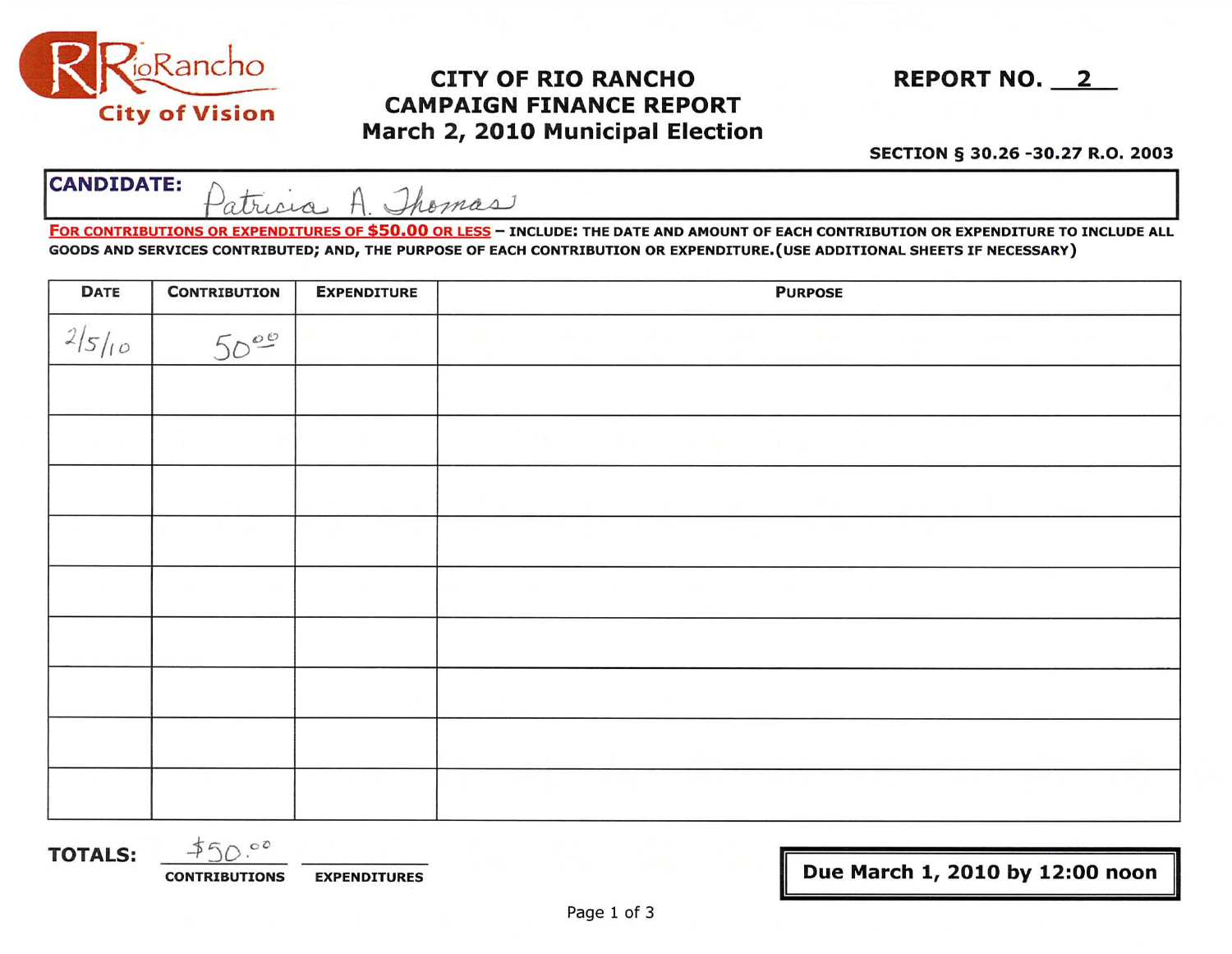

## **CITY OF RIO RANCHO CAMPAIGN REPORT** March 2, 2010 Municipal Election

FOR CONTRIBUTIONS OR EXPENDITURES OF MORE THAN \$50.00 (CUMULATIVE) INCLUDE: THE NAME AND ADDRESS OF THE PERSON OR ENTITY FROM WHOM ANY CUMULATIVE CONTRIBUTION OR EXPENDITURE OF MORE THAN \$50.00 WAS RECEIVED OR MADE; THE DATE AND AMOUNT OF EACH CONTRIBUTION OR EXPENDITURE TO INCLUDE ALL GOODS AND SERVICES CONTRIBUTED; AND, THE PURPOSE OF EACH CONTRIBUTION OR EXPENDITURE. (USE ADDITIONAL SHEETS IF **NECESSARY**)

| <b>DATE</b>     | <b>CONTRIBUTION</b> | <b>EXPENDITURE</b> | <b>NAME/ADDRESS</b>                               | <b>PURPOSE</b>    |
|-----------------|---------------------|--------------------|---------------------------------------------------|-------------------|
| 2 2 10          |                     | 7258.00            | Minuteman Press<br>S602 Menaul- alleg             | campaign marler   |
| 25/10           | 3200.00             |                    | Patricia Thomas - 200 Lisbon<br>Rio Lancho nm     | loan to campaign  |
| 25/10           | 350°                |                    | Democratic Club<br>$P.0.804$ $44071 - R2 - 87174$ | campaign expenses |
| 2510            | 150°0               |                    | Don Seonard<br>201 formas - alleg.                | campaign expenses |
| $2 q _{10}$     |                     | 4270.00            | Minuteman Press<br>5602 Menaul-alby               | campaign mailer   |
| $2 u_{e} _{10}$ | 37500               |                    | Greg Ireland-2401 Marzons 4.<br>Rio Rancho nm     | campaign expenses |
|                 | $2 16 10 $ \$100.00 |                    | Richard Jonatti zutern<br>Rio Rancho nm           | campaign expenses |
| 21810           |                     | 7200.50            | Minuteman Press<br>5602 Menaul- albe              | campaign mailer   |
|                 |                     |                    |                                                   |                   |
|                 |                     |                    |                                                   |                   |

**TOTAL** 

 $Q50$ **CONTRIBUTION** 

**EXPENDITURES** 

Due March 1, 2010 by 12:00 noon

**REPORT NO. 2**